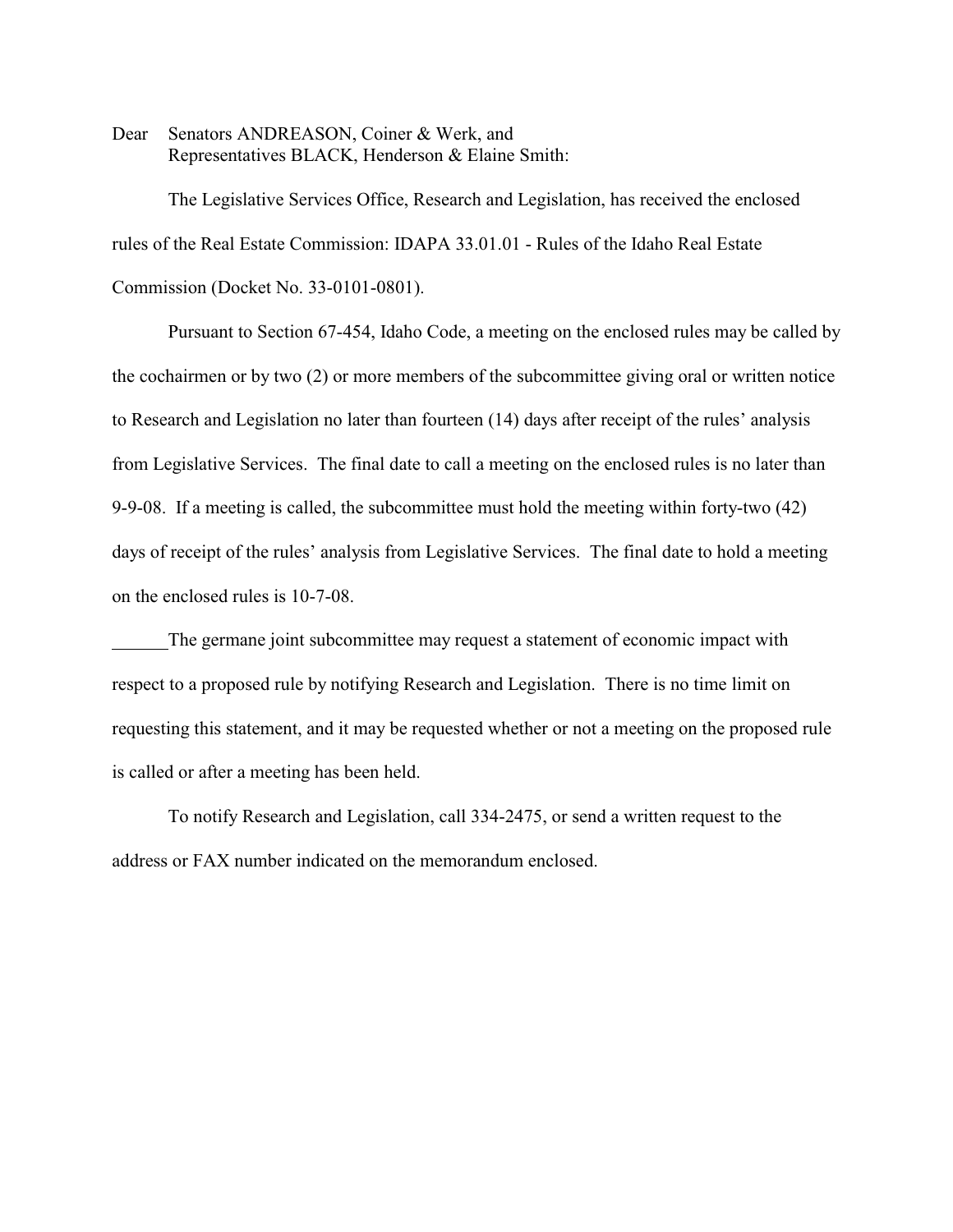## **MEMORANDUM**

| TO:<br>Subcommittees for Administrative Rules Review of the Senate Commerce and<br>Human Resources Committee and the House Business Committee |                                                                         |
|-----------------------------------------------------------------------------------------------------------------------------------------------|-------------------------------------------------------------------------|
| FROM:                                                                                                                                         | Eric Milstead, Principal Legislative Research Analyst                   |
| DATE:                                                                                                                                         | <b>August 20, 2008</b>                                                  |
| <b>SUBJECT:</b>                                                                                                                               | Idaho Real Estate Commission - IDAPA 33.01.01 (Docket No. 33-0101-0801) |

The Idaho Real Estate Commission has submitted a proposed rule at IDAPA 33.01.01 - Rules of the Idaho Real Estate Commission. The proposed rule clarifies provisions relating to education courses approved for licensing credit. The Commission notes that negotiated rulemaking was not conducted because industry representatives have participated in "this rulemaking."

We find no substantive problems regarding the proposed rule. However, we note a few minor punctuation matters. It appears that with the proposed changes found in section 402.01, the new subsection "s"–Licensee safety, should be followed by the word "and" and the new subsection "t" should be followed with a period instead of a semicolon as it currently appears in the proposed rule. Finally, in section 402.03, it appears that subsection "a" should be followed by the word "or".

The proposed rule appears to be within the authority granted to the Commission under Section 54-2007, Idaho Code.

cc: Jeanne Jackson-Heim, Executive Director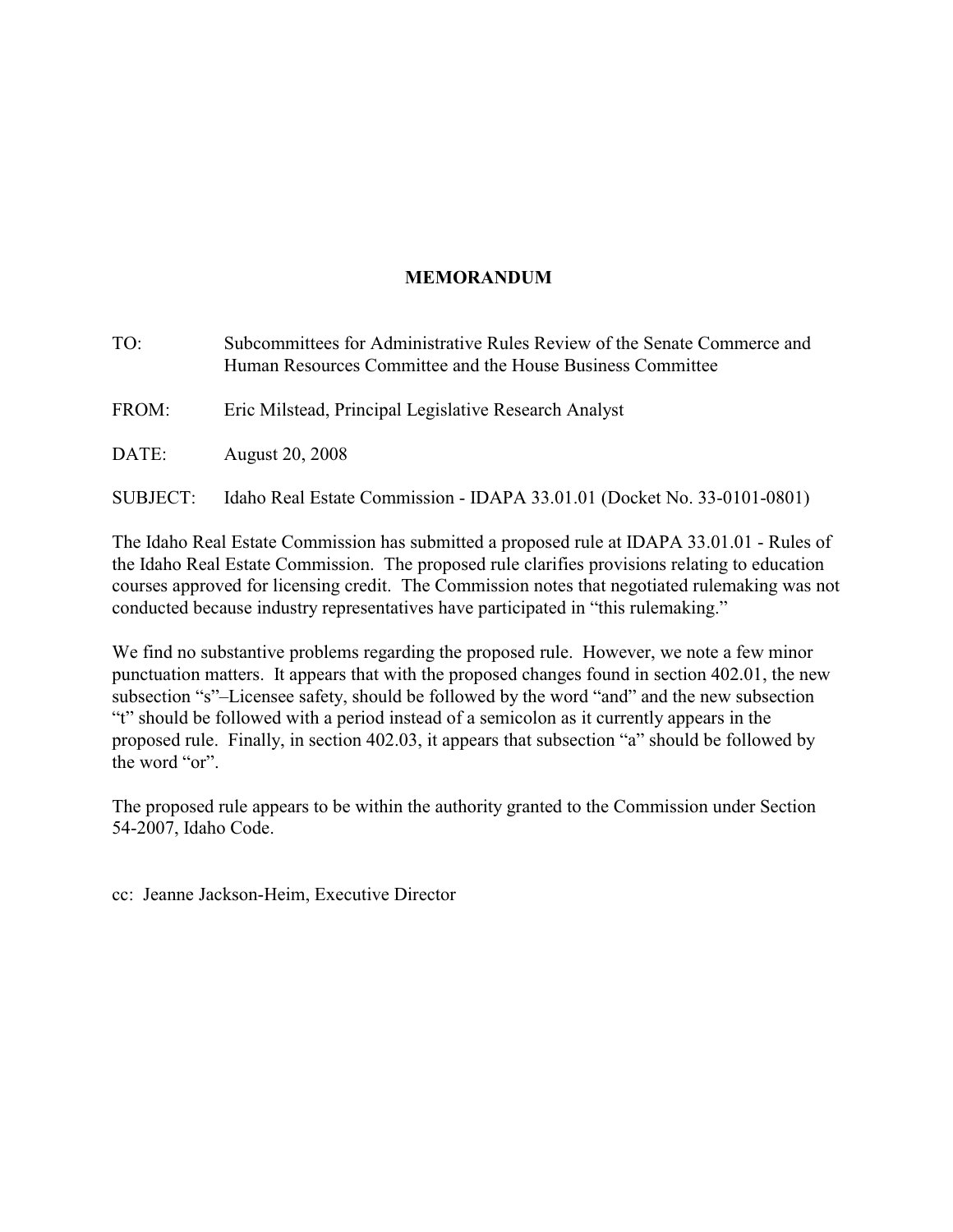# **IDAPA 33 - REAL ESTATE COMMISSION 33.01.01 - RULES OF THE IDAHO REAL ESTATE COMMISSION DOCKET NO. 33-0101-0801**

#### **NOTICE OF RULEMAKING - PROPOSED RULE**

**AUTHORITY:** In compliance with Section 67-5221(1), Idaho Code, notice is hereby given this agency has initiated proposed rulemaking procedures. The action is authorized pursuant to Sections 54-2007 and 54-2036(3), Idaho Code.

**PUBLIC HEARING:** A public hearing concerning this rulemaking will be held as follows:

### **Thursday - September 25th, 2008 - 10:00 a.m.**

#### **THE IDAHO REAL ESTATE COMMISSION 633 North Fourth Street Boise, Idaho 83702**

The hearing site(s) will be accessible to persons with disabilities. Requests for accommodation must be made not later than five (5) days prior to the hearing, to the agency address below.

**DESCRIPTIVE SUMMARY:** The following is a non-technical explanation of the substance and purpose of the proposed rulemaking:

This rulemaking amends Rule 402 to clarify that the education courses approved for licensing credit must be directly related to the practice of real estate. Specific topics (e.g., specific real estate markets) otherwise included within a broader topic (e.g., "real estate marketing") are being deleted to avoid implication that non-specified markets are excluded.

**FEE SUMMARY:** The following is a specific description of the fee or charge imposed or increased: No fee or charge is involved with this rulemaking.

**FISCAL IMPACT** The following is a specific description, if applicable, of any negative fiscal impact on the state general fund greater than ten thousand dollars (\$10,000) during the fiscal year: None.

**NEGOTIATED RULEMAKING:** Pursuant to IDAPA 04.11.01.811, formal negotiated rulemaking was not conducted because industry representatives were contacted and have participated in this rulemaking.

**ASSISTANCE ON TECHNICAL QUESTIONS, SUBMISSION OF WRITTEN COMMENTS:** For assistance on technical questions concerning the proposed rule, contact Jeanne Jackson-Heim, (208) 334-3285.

Anyone may submit written comments regarding this proposed rulemaking. All written comments must be directed to the undersigned and must be delivered on or before September 25, 2008.

DATED this 30th day of July, 2008.

Jeanne Jackson-Heim Executive Director Idaho Real Estate Commission 633 N. Fourth St., Boise, ID 83702 PO Box 83720, Boise, ID 83720 (208) 334-3285; (208) 334-2050 (fax)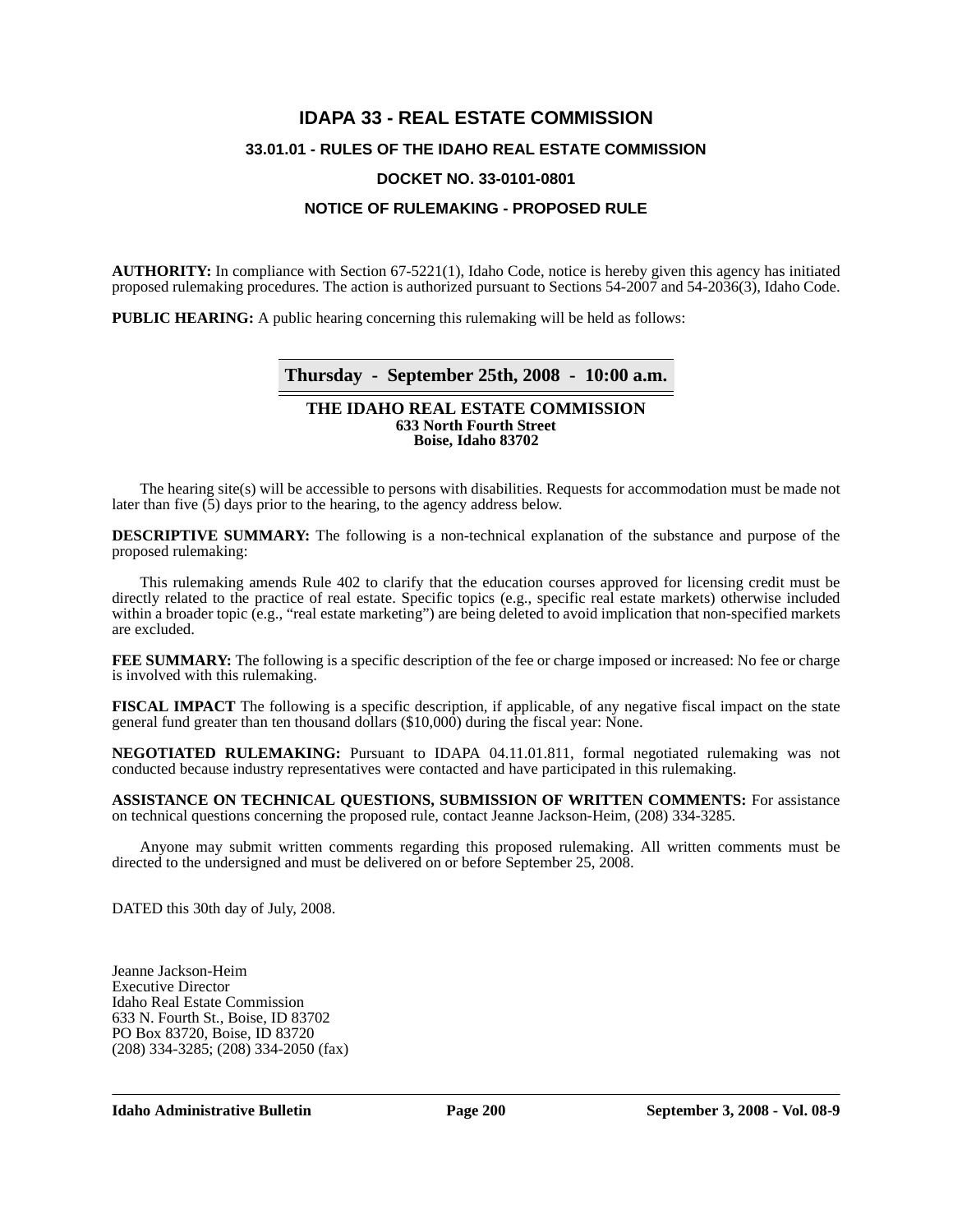#### **THE FOLLOWING IS THE TEXT OF DOCKET NO. 33-0101-0801**

#### **402. APPROVED TOPICS FOR CONTINUING EDUCATION.**

The primary purpose of continuing education is to help assure that licensees possess the knowledge, skills, and competency necessary to function in the real estate business in a manner that protects and serves the public interest. The knowledge or skills taught in an elective course must enable licensees to better serve real estate consumers.  $($   $)$ 

| 01.                    | Topics Approved by the Commission. Approved topic areas for continuing education, as<br>provided for in Sections 54-2023 and 54-2036, Idaho Code, include the following as they pertain to real estate<br>brokerage practice and actual real estate knowledge:<br>$(3-20-04)$ |                                          |
|------------------------|-------------------------------------------------------------------------------------------------------------------------------------------------------------------------------------------------------------------------------------------------------------------------------|------------------------------------------|
| a.                     | Real estate ethics;                                                                                                                                                                                                                                                           | $(3-20-04)$                              |
| b.                     | Legislative issues that influence real estate practice;                                                                                                                                                                                                                       | $(3-20-04)$                              |
| c.                     | Real estate law; contract law; agency; real estate licensing law and administrative rules; (3-20-04)                                                                                                                                                                          |                                          |
| d.                     | Fair housing; affirmative marketing; Americans with Disabilities Act;                                                                                                                                                                                                         | $(3-20-04)$                              |
| e.                     | Real estate financing, including mortgages and other financing techniques;                                                                                                                                                                                                    | $(3-20-04)$                              |
| f.                     | Real estate market measurement and evaluation;                                                                                                                                                                                                                                | $(3-20-04)$                              |
| g.                     | Land use planning and zoning; land development; construction; energy conservation in building;                                                                                                                                                                                | $(3-20-04)$                              |
| h.                     | Real estate investment;                                                                                                                                                                                                                                                       | $(3-20-04)$                              |
| i.                     | Accounting and taxation as applied to real property;                                                                                                                                                                                                                          | $(3-20-04)$                              |
| j.                     | Real estate appraising;                                                                                                                                                                                                                                                       | $(3-20-04)$                              |
| k.                     | Real estate marketing procedures related specifically to actual real estate knowledge;                                                                                                                                                                                        | $\frac{73.20-04}{2}$                     |
| 1.                     | Real estate inspections;                                                                                                                                                                                                                                                      | $(3-20-04)$                              |
| m.                     | Property management;                                                                                                                                                                                                                                                          | $(3-20-04)$                              |
| n.                     | Timeshares, condominiums and cooperatives;                                                                                                                                                                                                                                    | $(3-20-04)$                              |
| 0.                     | Real estate environmental issues and hazards, including lead-based paint, underground storage<br>tanks, radon, etc. <del>, and how they affect the practice of real estate</del> ;                                                                                            | $\left(\frac{3}{2} - 20 - 04\right)$ (1) |
| p.                     | Water rights;                                                                                                                                                                                                                                                                 | $(3-20-04)$                              |
| q.                     | Brokerage office management and supervision;                                                                                                                                                                                                                                  | $(3-30-07)$                              |
| r.                     | Use of ealculators or computers as applied to the practice of real estate technology;<br>$\frac{73.30.07}{(}$                                                                                                                                                                 |                                          |
| $s_{\overline{\cdot}}$ | Use of technology as to the practice of real estate;                                                                                                                                                                                                                          |                                          |
| ts.                    | Licensee safety;                                                                                                                                                                                                                                                              | $(3-30-07)$                              |
|                        |                                                                                                                                                                                                                                                                               |                                          |